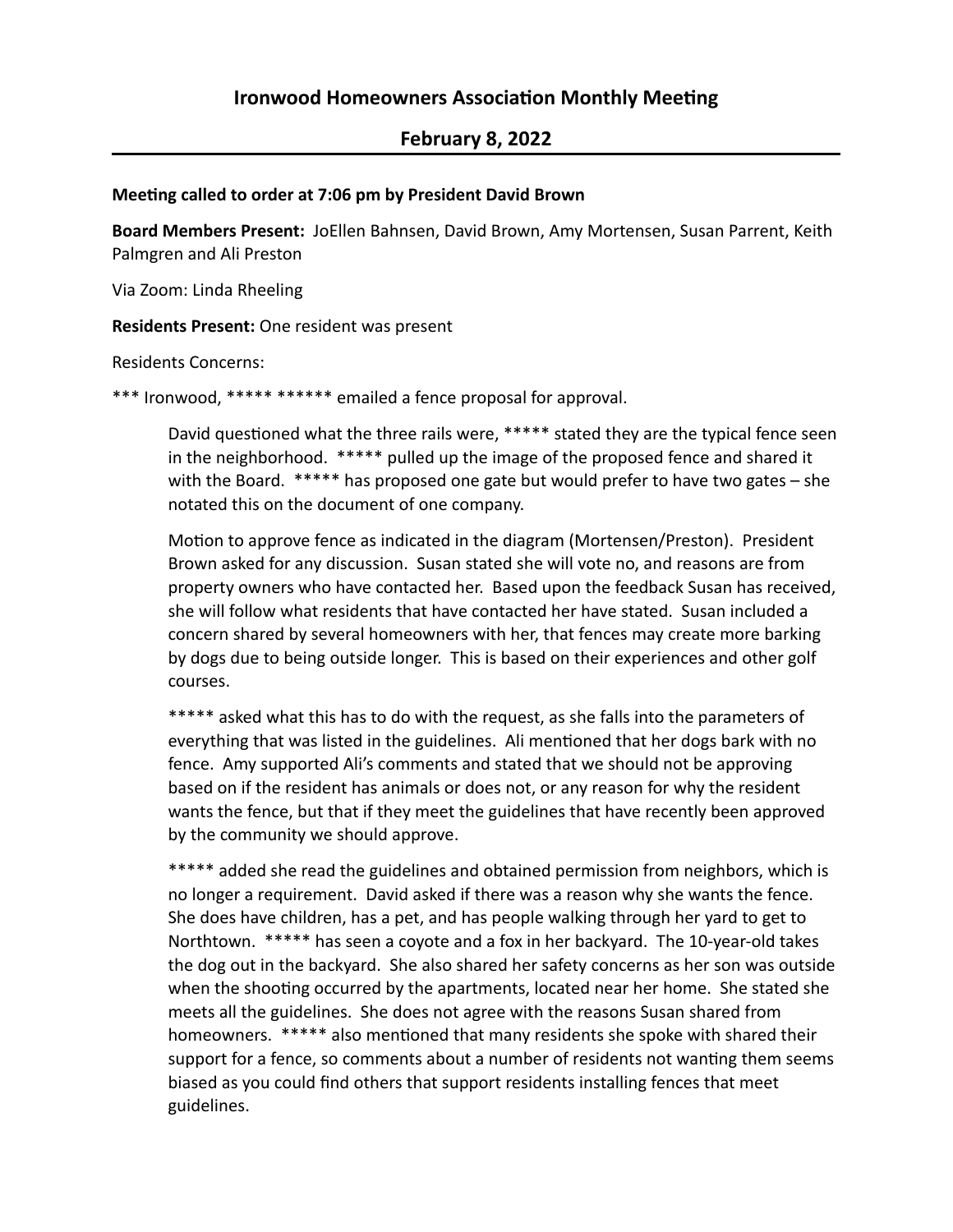Linda shared her intention to vote no due to she wants to remain consistent with her past votes. She stated this is based on advice she received by the HOA's attorney.

David called for the question.

Keith shared that he had not received the fence request and still had questions on the survey. He requested we postpone this vote to March. \*\*\*\*\* stated this would not impact her proposal and she would be willing to come back in March. Motion made to table vote until the March meeting (Bahnsen/Palmgren). Motion carried, no objections.

Letter read from \*\*\*\*\* \*\*\*\*\*\*\*\*\*\*, \*\*\*\* Haverhill CC Park (see attachment)

# **Presidents Report:**

David received a proxy and ballot in late January, which had to be disregarded. He received a request for approval of fence and added it to February agenda. He spent the month updating the website and attachments. He completed corrections to grammar on the final document for the by-laws.

# **<u>Vice President's Report:</u>**

Present via Zoom – no report

# **Secretary's Report:**

The minutes of the January 11, 2022 Monthly Meeting were presented. Motion was made and seconded to approve the meeting minutes with corrections (Palmgren/Rheeling). Motion carried, none opposed.

## **Treasurer's Report:**

JoEllen Bahnsen reported income of \$23,604.95 and expenses of \$993.18.

JoEllen has prepared and filed both the state and federal tax returns.

Reviewed the current bank statement.

Treasurer's report was received and filed.

Keith presented the Audit Committee for the IHOA:

The IHOA Audit Committee, composed of Board members Susan Parrent, Keith Palmgren and resident \*\*\*\*\*\*\* \*\*\*\*\*\*\*, met on February 8, 2022, to compare the check register, bank statements and monthly financial reports of the association. They found that there was no discrepancies between the 3 documents and they accurately represented the financial position of the association.

## **Beautification Report:**

Keith spoke with LKM on January 19<sup>th</sup> to set up a meeting in March.  $***$  will be available to meet with Keith in March.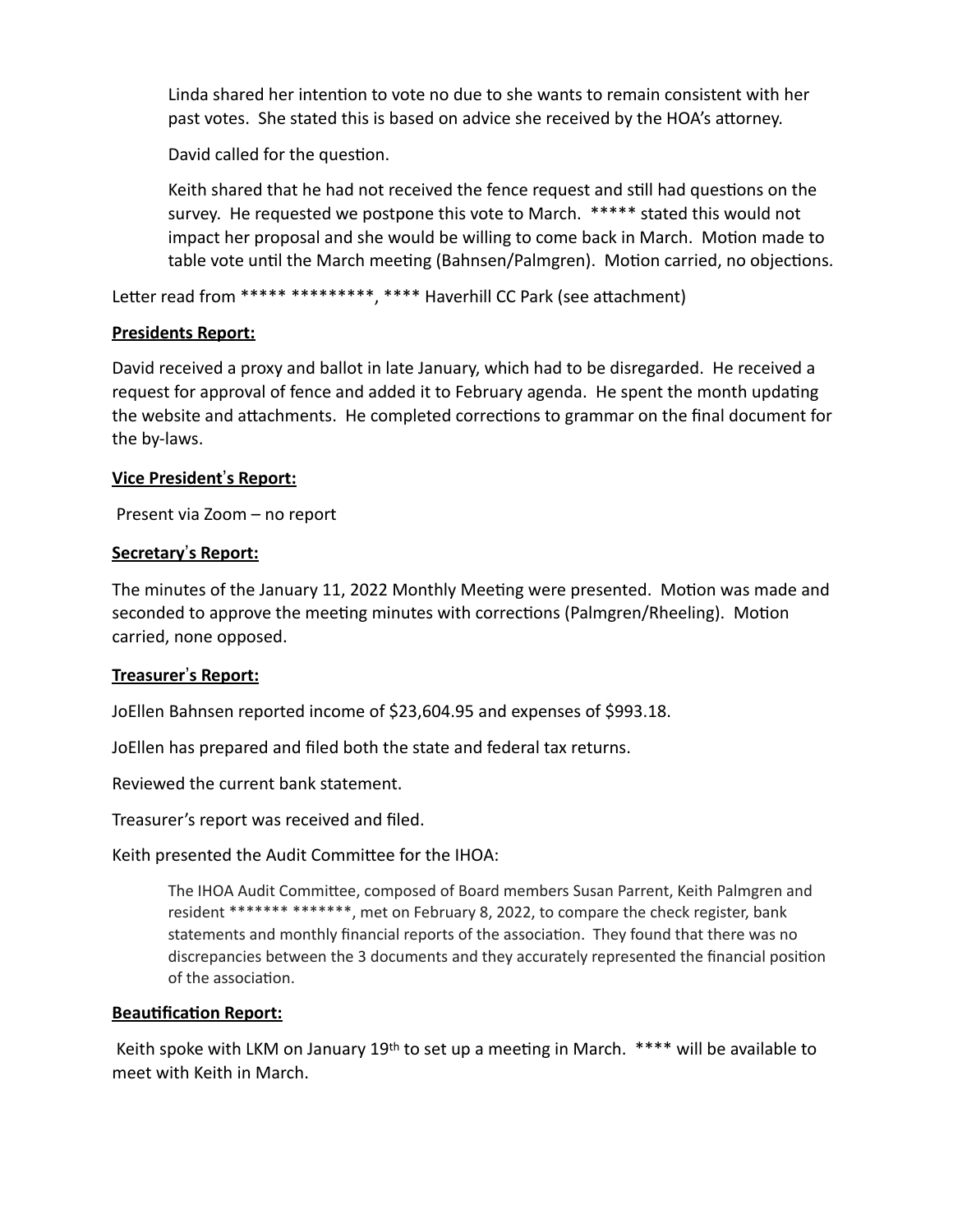## **Communications Report:**

Web visits are up and that could be due to the updates done by David.

March newsletter discussion. Susan will be following up with the town to discuss ordinances.

## **Covenants Report:**

- Email from resident about bins in front of garages or beside garages that are visible, in public view. Susan has not been able to go out to verify due to snowstorm. The potential violations will be followed up within the month.
- \*\*\* Ironwood Installed shed. Still in the backyard. The certified letter was sent on 1/18/22. A receipt was received in P.O. Box with no signature. Susan paid for physical signature. This address has received 3 letters. Since no Board member was contacted from the homeowner it will be turned over to the Association's attorney.
- JoEllen suggested that we could add a copy of the letter sent to an email to help ensure that the recipient of the email/letter receives the communication. There is no cost to an email. The way the Board will move forward: First letter regular mail. Second letter certified mail and email copy. In the email it will state a certified letter was mailed. Third letter/contact will be from the attorney.

# **SUV/Government Report:**

No updates.

## **Newcomers Report:**

Chris was not present. JoEllen visited with her and she is up-to-date on deliveries.

## **Old Business:**

Resident involvement in the community:

- Decorating the Ironwood entrances at Christmas. This is weather dependent and not always possible to coordinate community involvement.
- Street and Road cleanup for kids There are age restrictions that make this difficult.
- Street and Road cleanup for others There is no scheduled dates, rather just residents that do pick up while walking. Residents are encouraged to report their efforts and it will be included in a monthly report that is submitted by \*\*\* \*\*\*\*\*\*\* for adopt the street/path.

## **New Business:**

Connecting Ironwood to Ironwood Park:

David shared past proposal that was discussed from the Town. Keith confirmed this past proposal was no longer in consideration. Keith mentioned that a low dollar investment, such as \$500, would show our buy-in to the project and help get it approved and on the Town's budget. Discussion was had that this was a Town idea and supported by the Town. The golf course is a Town owned golf course so the concern of additional walkers on the path should not be a concern of the HOA. The Board agreed that it was worth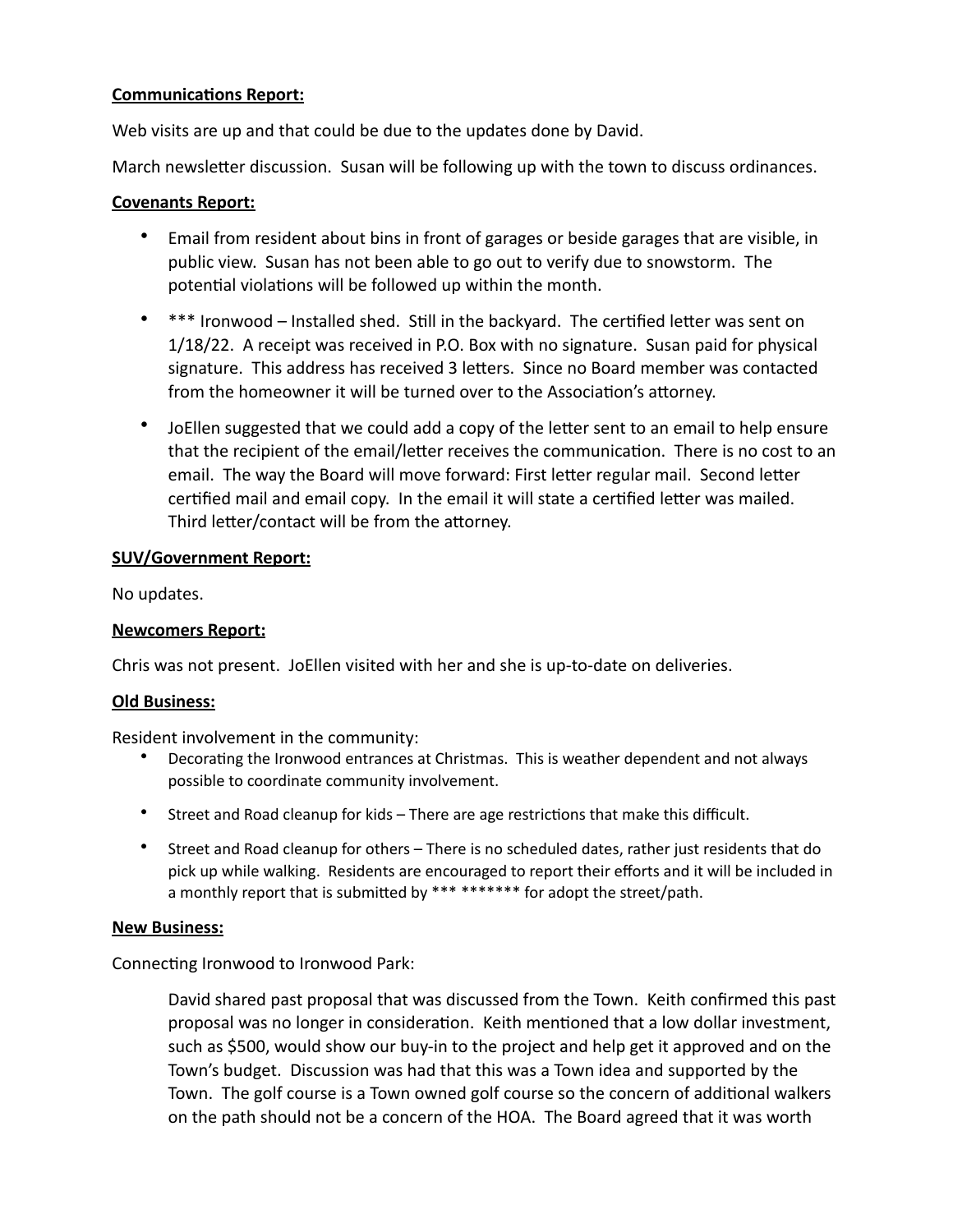exploring and to gather more information for what kind of budget was needed. Keith will bring more information to the March meeting.

Suggestions by Chris Knight:

Chris suggested the Board contact Realtor Association about Ironwood Covenants  $$ mentioned it would be beneficial for new realtors to be reminded that Ironwood has traditionally not approved fences would be beneficial. Table this for further discussion next month.

Chris brought to Linda's attention that the newcomers letter needs to be updated. This will be revisited next month. David will send out a copy to all current Board Members prior to the March meeting.

Adjournment: Motion made to adjourn and seconded (Rheeling/Palmgren) at 8:45 PM

Next Meeting will be March 8, 2022 at 7:00pm.